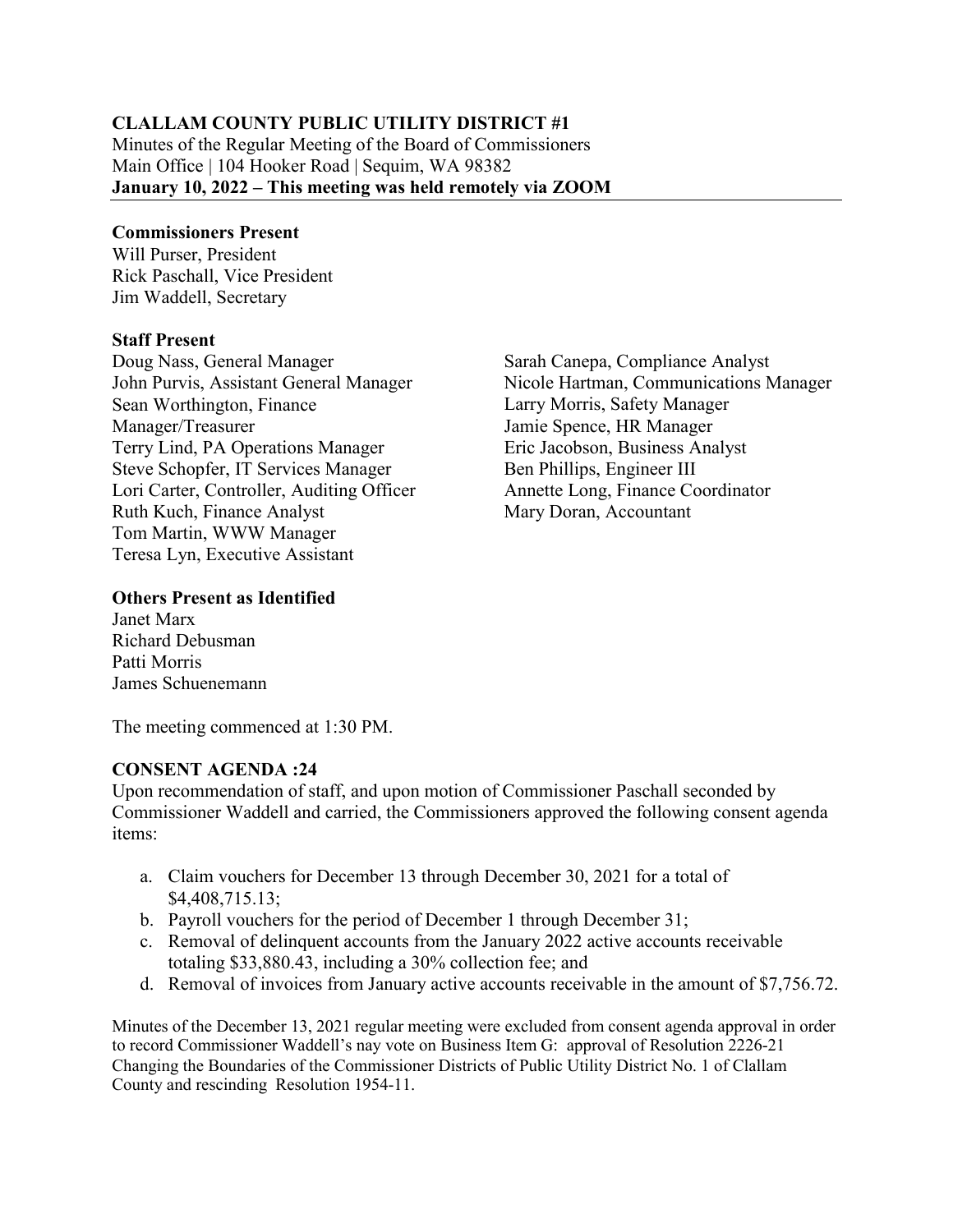#### **AGENDA REVISIONS 1:43**

None

## **COMMENTS FROM THE PUBLIC 1:57**

Public comment was heard thanking Commissioner Paschall for responding to a text inquiry, commenting on the Districts organization memberships, delegates, and dues; and suggesting that the District consider membership in an organization that focuses on energy conversation.

### **BUSINESS ITEMS STARTING AT 5:00**

- a. **5:02:** Upon recommendation of staff, and upon motion of Commissioner Paschall, seconded by Commissioner Waddell and carried, the Board authorizes District staff to purchase per Sourcewell Contract No. 091521 a 2022 Chevrolet Silverado MD crew cab diesel truck with 4 wheel drive with a crane rated at 30,000 lbs. mounted on the truck. The not-to-exceed purchase price is \$152,867.73 (not including WSST). The vehicle/crane will be purchased from 72 Hour LLC, dba. National Auto Fleet Group.
- b. **8:33:** Upon recommendation of staff, and upon motion of Commissioner Waddell, seconded by Commissioner Paschall and carried, the Board authorizes District staff to publish a notice in the Peninsula Daily News inviting sealed proposals from pre-qualified high voltage electric contractors per Invitation to Bid No. 210804. The work consists of the replacement of 22 transmission poles with 3-phase distribution underbuild, fiber optic cable, and foreign communications attachments for transmission pole replacement from Cherry Street to Race Street in Port Angeles, WA.
- c. **14:05:** Upon recommendation of staff, and upon motion of Commissioner Paschall, seconded by Commissioner Waddell and carried, the Board approved Resolution 2230-22 Appointing an Alternate Deputy Treasurer (Annette Long) effective January 16, 2022 and Rescinding Resolutions 1749-04 and 1838-07.
- d. **16:54:** Upon recommendation of staff, and upon motion of Commissioner Paschall, seconded by Commissioner Waddell and carried, the Board approved Resolution 2231-22 Appointing a Deputy Treasurer (Sarah Canepa) effective January 16, 2022.
- e. **19:57:** Staff presented current and estimated 2022 dues of the District's organization memberships. All Commissioners agreed to add the Northwest Power and Conservation Council and discussed assigning delegates; Commissioners Purser and Paschall agreed to keep NW RiverPartners on the list and to keep the current WPUDA Energy Committee delegates in place; Commissioner Waddell requested adding Solar Washington to the organization membership list and the Board directed staff to evaluate the proposed addition. Upon motion of Commissioner Purser, seconded by Commissioner Paschall with Commissioner Waddell opposing, the motion carried, and the Board approved the 2022 Committee and Organization Membership list and delegates as presented, with the addition of the Northwest Power and Conservation and delegates.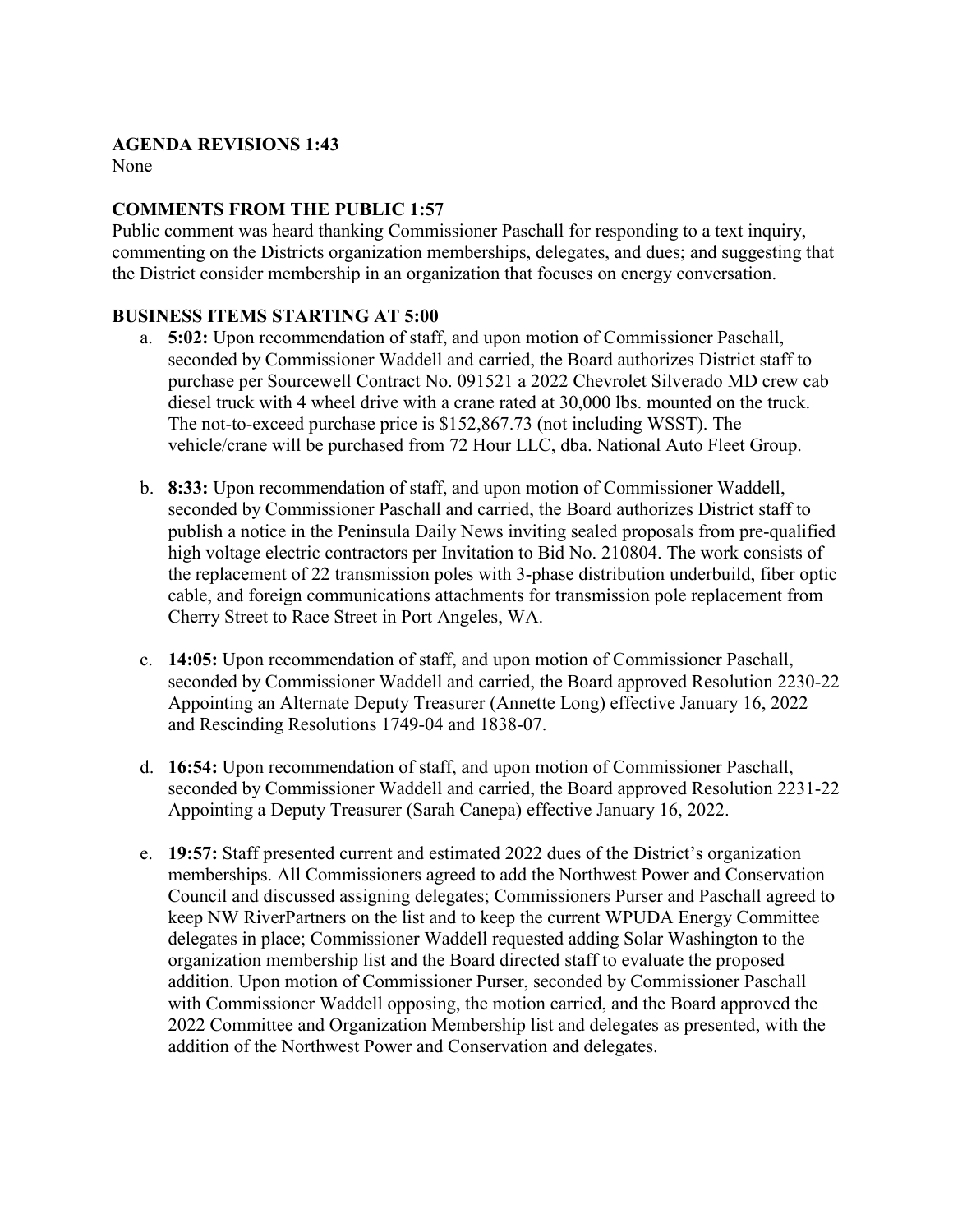- f. **38:46:** Bonneville Power Administration's (BPA)'s post-2028 contract: Commissioner Waddell advised that he attended the Public Power part of the BPA post-2028 process. Topics were demand, load growth, resource adequacy, and excess capacity. He attended a NW Power and Conservation Council economic/load growth forecast presentation. He attended a WPAG overview presentation from EES Consulting on acquiring resources, significant market changes, BPA project cost analyses and debt strategy, and the need for flexibility in the future. Commissioner Purser advised that Energy Northwest has committed to issuing a 3.6 billion dollar infrastructure bond over the next 10 years to fund BPA's capital investments, and that BPA is to provide ENW with annual bond proposals, spending details, and updates on its financial health.
- g. **48:45:** Upon recommendation of staff, and upon motion of Commissioner Paschall, seconded by Commissioner Waddell and carried, the Board approved Resolution 2229-22 in appreciation of General Manager Douglas Nass's fifteen years of exemplary management at Clallam PUD, during which he initiated and oversaw the modernization of District facilities; fostered a collaborative and cooperative team work environment within the PUD and with outside PUDs and agencies; developed and implemented a comprehensive Emergency Response and Restoration Plan, implemented a comprehensive Strategic Plan that will support and sustain the PUD far into the future; and achieved national recognition through the District receiving the American Public Power Association's Reliable Public Power Provider (RP3) and Smart Energy Provider designations. General Manager Nass thanked all Clallam employees for their openness to change and for their close teamwork in achieving these accomplishments.

### **54:36: CORRESPONDENCE/COMMUNICATIONS**

None

### **54:48: COMMISSIONER REPORTS**

Commissioner Waddell: see Business Item g above for comments.

Commissioner Purser attended in-person Energy Northwest (EN) Board of Directors and executive board meetings. Topics included EN's high level of COVID cases, their completed union contact, an upcoming infrastructure bill that will increase BPA's borrowing authority for 10 billion dollars, funding for small nuclear reactors, and clean energy policies. He also attended Public Power Council meetings. Topics were resource adequacy, the Columbia River Treaty, and the Blue Sky Initiative.

### **1:01:51: STAFF REPORTS**

Water/Wastewater Manager Tom Martin provided an update on the ongoing Clallam Bay – Sekiu water system recovery from recent floods and landslides.

The meeting convened and recessed at 2:46 PM for a five minute break. The meeting reconvened a 2:51 PM.

Water/Wastewater Manager Tom Martin presented a detailed PUD Water Law Primer which explained water rights, encompassed Washington State RCWs & WACs, case law, and law implementation in Clallam County, and a PUD water rights portfolio.